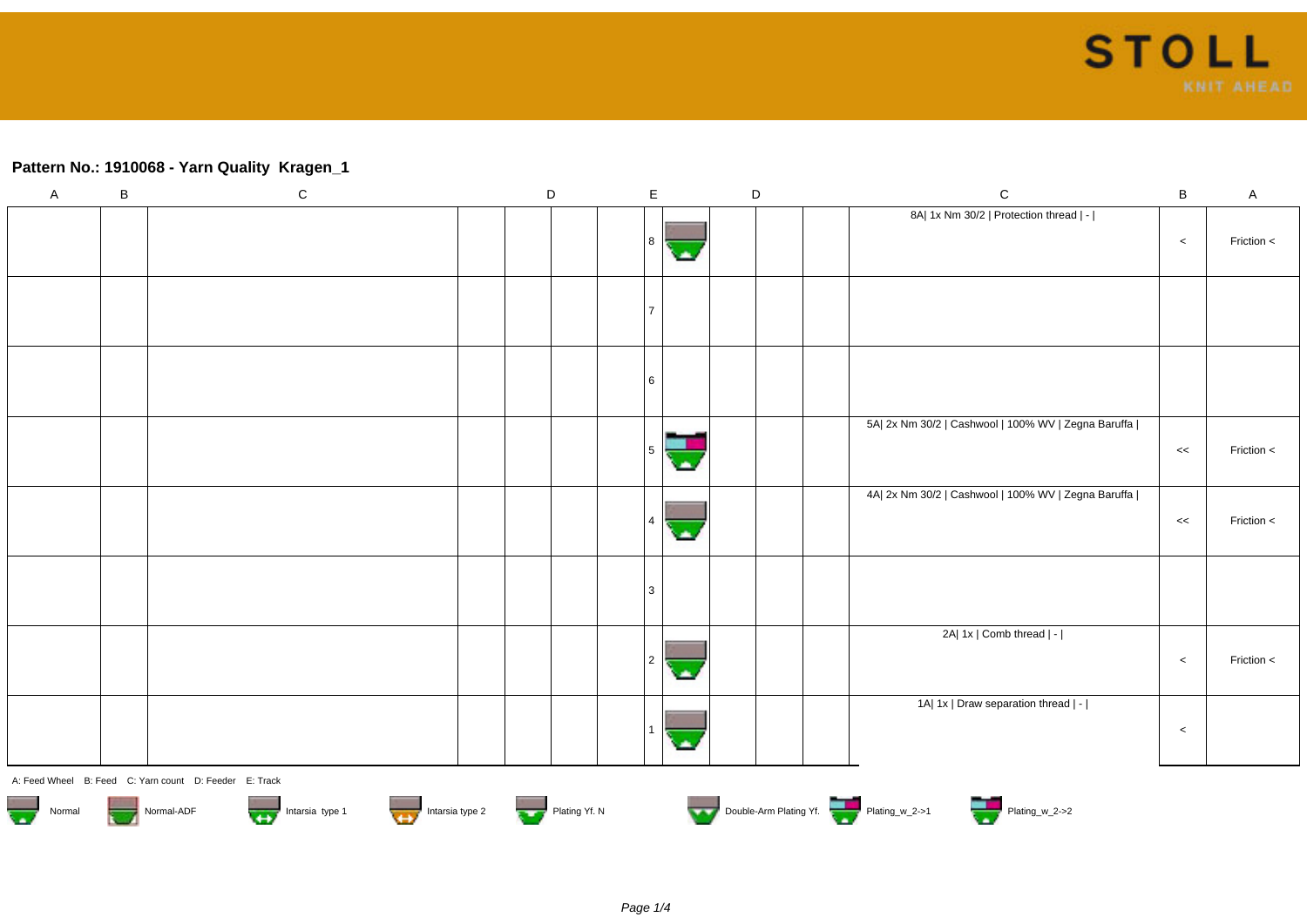## **Pattern No.: 1910068 - Yarn Quality V-Teil(e)**

| $\boldsymbol{\mathsf{A}}$                                                                                 | $\, {\bf B}$                                           | ${\bf C}$ |  | $\mathsf D$ | $\mathsf E$ |  | $\mathsf D$ |  |  | $\mathsf C$                                         | $\sf B$ | $\mathsf{A}$ |
|-----------------------------------------------------------------------------------------------------------|--------------------------------------------------------|-----------|--|-------------|-------------|--|-------------|--|--|-----------------------------------------------------|---------|--------------|
|                                                                                                           |                                                        |           |  |             | 8           |  |             |  |  | 8A  1x Nm 30/2   Protection thread   -              | $\,<$   | Friction <   |
|                                                                                                           |                                                        |           |  |             |             |  |             |  |  |                                                     |         |              |
|                                                                                                           |                                                        |           |  |             | 6           |  |             |  |  |                                                     |         |              |
|                                                                                                           |                                                        |           |  |             |             |  |             |  |  | 5A  2x Nm 30/2   Cashwool   100% WV   Zegna Baruffa | <<      | Friction <   |
|                                                                                                           |                                                        |           |  |             |             |  |             |  |  | 4A  2x Nm 30/2   Cashwool   100% WV   Zegna Baruffa | <<      | Friction <   |
|                                                                                                           |                                                        |           |  |             | 3           |  |             |  |  |                                                     |         |              |
|                                                                                                           |                                                        |           |  |             | 2           |  |             |  |  | 2A  1x   Comb thread   -                            | $\,<$   | Friction <   |
|                                                                                                           |                                                        |           |  |             |             |  |             |  |  | 1A  1x   Draw separation thread   -                 | $\,<$   |              |
|                                                                                                           | A: Feed Wheel B: Feed C: Yarn count D: Feeder E: Track |           |  |             |             |  |             |  |  |                                                     |         |              |
| Double-Arm Plating Yf.<br>Normal Normal-ADF Intarsia type 1 Intarsia type 2 Intarsia type 2 Plating Yf. N |                                                        |           |  |             |             |  |             |  |  |                                                     |         |              |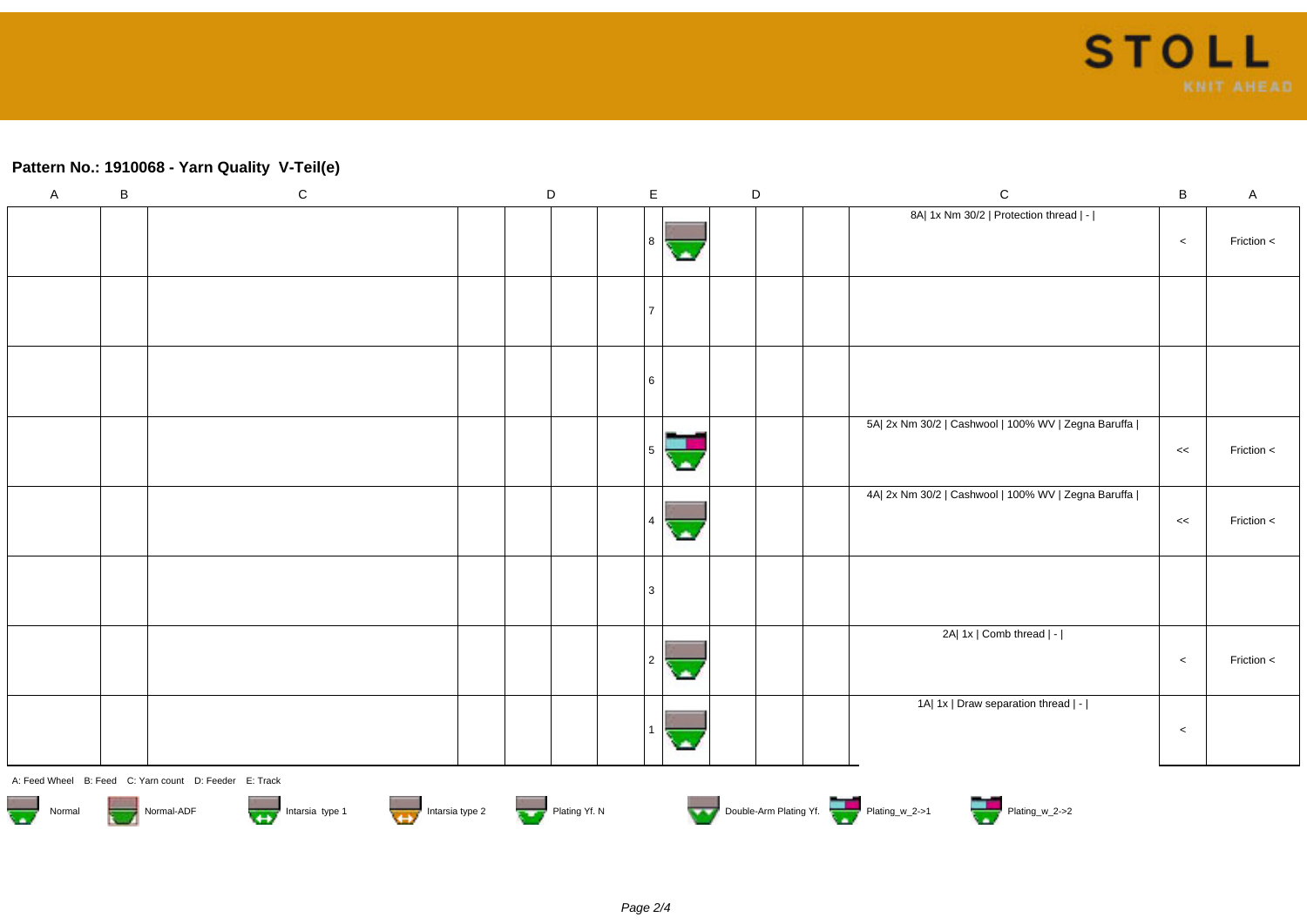## **Pattern No.: 1910068 - Yarn Quality R-Teil(e)**

| $\mathsf A$                                                                                                                                                                                                                                | B | ${\bf C}$                                              |  | $\mathsf D$ |  | $\mathsf E$    |    | $\mathsf D$ |  | $\mathsf C$                                         | B       | $\mathsf A$ |
|--------------------------------------------------------------------------------------------------------------------------------------------------------------------------------------------------------------------------------------------|---|--------------------------------------------------------|--|-------------|--|----------------|----|-------------|--|-----------------------------------------------------|---------|-------------|
|                                                                                                                                                                                                                                            |   |                                                        |  |             |  | 8              |    |             |  | 8A  1x Nm 30/2   Protection thread   -              | $\,<$   | Friction <  |
|                                                                                                                                                                                                                                            |   |                                                        |  |             |  | l 7            |    |             |  |                                                     |         |             |
|                                                                                                                                                                                                                                            |   |                                                        |  |             |  | 6              |    |             |  |                                                     |         |             |
|                                                                                                                                                                                                                                            |   |                                                        |  |             |  | 5 <sup>5</sup> | च. |             |  | 5A  2x Nm 30/2   Cashwool   100% WV   Zegna Baruffa | <<      | Friction <  |
|                                                                                                                                                                                                                                            |   |                                                        |  |             |  | 4              |    |             |  | 4A  2x Nm 30/2   Cashwool   100% WV   Zegna Baruffa | $\,<\,$ | Friction <  |
|                                                                                                                                                                                                                                            |   |                                                        |  |             |  | 3              |    |             |  |                                                     |         |             |
|                                                                                                                                                                                                                                            |   |                                                        |  |             |  | $\sqrt{2}$     |    |             |  | 2A  1x   Comb thread   -                            | $\,<\,$ | Friction <  |
|                                                                                                                                                                                                                                            |   |                                                        |  |             |  |                |    |             |  | 1A  1x   Draw separation thread   -                 | $\,<\,$ |             |
|                                                                                                                                                                                                                                            |   | A: Feed Wheel B: Feed C: Yarn count D: Feeder E: Track |  |             |  |                |    |             |  |                                                     |         |             |
| Normal-ADF Normal-ADF Intarsia type 1 Intarsia type 2 Intarsia type 2 Plating Yf. N<br>Plating Windows 2 Plating Windows Plating Windows 2 Plating Windows Plating Windows 2 Plating Windows 2 Plating Windows 2 Plating Windows<br>Normal |   |                                                        |  |             |  |                |    |             |  |                                                     |         |             |